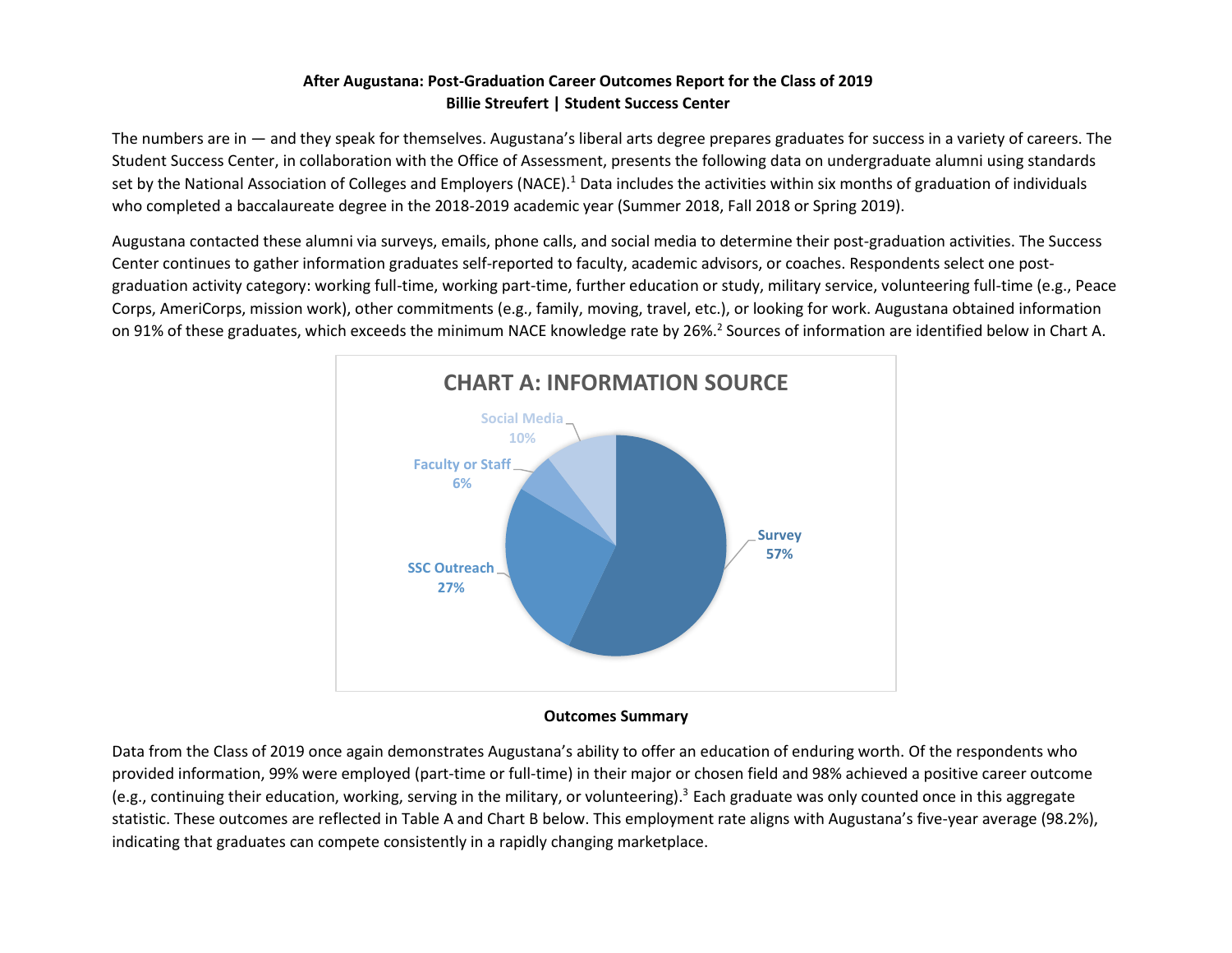Table A: Outcome Information for All Undergraduate Degree Recipients

| 214 | Full-Time, Career-Related/Chosen Employment: Working for 30 hours or more per week                                              |
|-----|---------------------------------------------------------------------------------------------------------------------------------|
| 13  | Part-Time, Career-Related/Chosen Employment: Working fewer than 30 hours per week                                               |
|     | Volunteer Service: Participating in a service program or volunteer position (e.g., Peace Corps, Young Adults in Global Mission) |
|     | Military Service: Serving in the U.S. Armed Forces                                                                              |
| 65  | Continuing Education: The number of graduates enrolled in continuing education                                                  |
|     | Seeking Employment: Seeking employment or engaged in the job-search process                                                     |
|     | Seeking Continuing Education: The number of graduates seeking continuing education                                              |
|     | Not Seeking Employment or Continuing Education: Choosing not to pursue employment or delaying continuing education <sup>4</sup> |
| 29  | No Information Available: Have not responded to Augustana or provided information                                               |
|     | 334   TOTAL NUMBER OF UNDERGRADUATE DEGREE RECIPIENTS                                                                           |

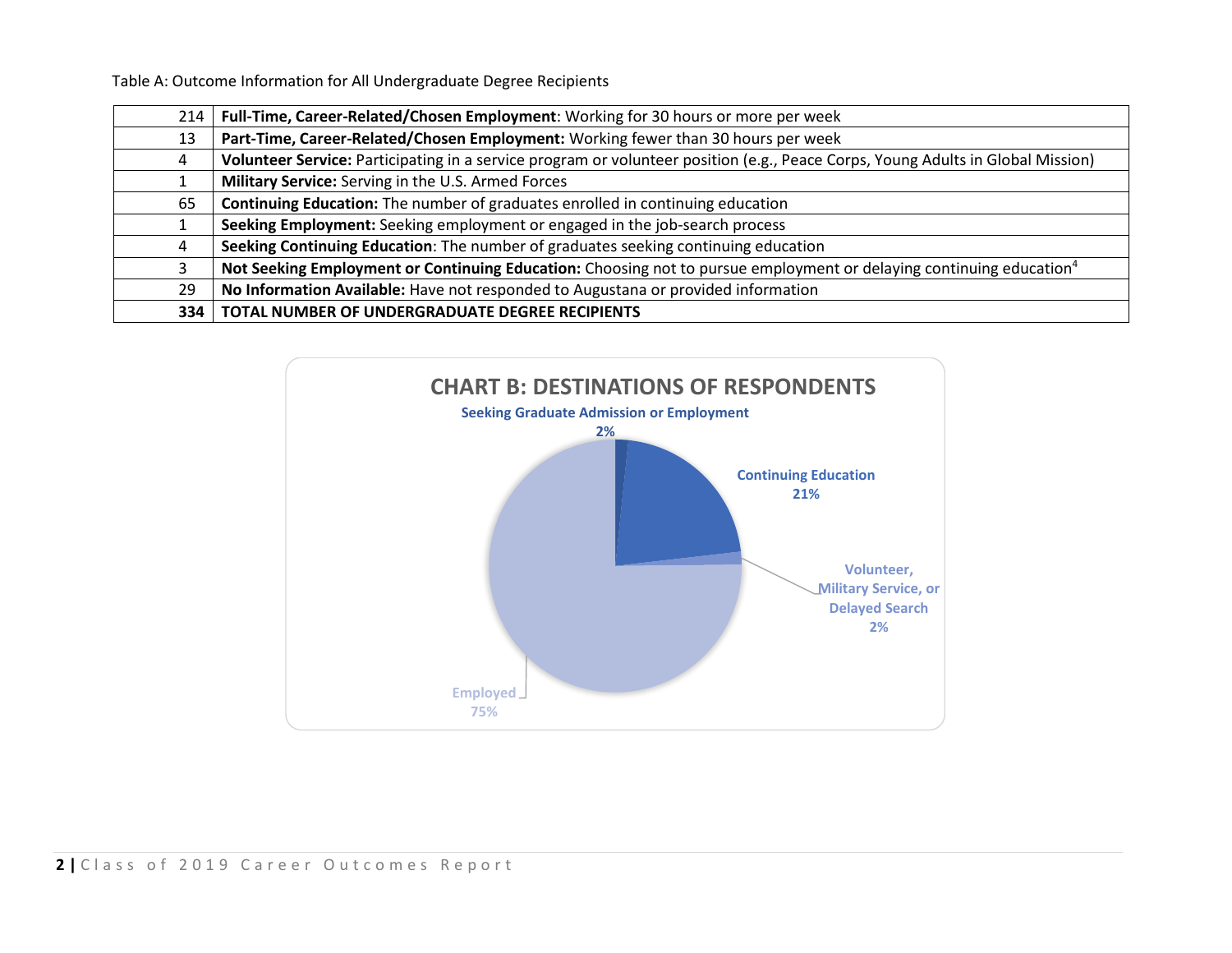### **Employment Outcome Data**

Of the responding graduates who sought employment, 99% secured jobs in their chosen field. Eighty percent secured their jobs at the time of graduation. One individual was employed full-time in a managerial role, but was seeking a different career-related opportunity. Six percent of the responding graduates who were working were employed part-time. Of these individuals, 31% were employed in permanent part-time jobs. Another 38% secured post-graduation internships and 31% were working in temporary contractual roles in fields such as sign language interpreting or accounting. All of these positions directly related to graduates' career goals.

## **Geographical Destinations of Employees**

Augustana graduates work in a variety of exciting roles all over the globe. Respondents reported working in Ethiopia, Germany, India, Kenya, District of Columbia, and the 16 states depicted on the map below. Augustana imports talent to both the state of South Dakota and the city of Sioux Falls, contributing to its workforce development and labor market. Of the graduates who secured employment and reported their geographical location, nearly two out of three (64%) are working in the state of South Dakota. Fifty-nine percent of all employed graduates work in the Sioux Falls region. This includes both Sioux Falls and surrounding communities that are 30 or fewer miles from the city.



## **Average Salaries of Full-Time Employees and Job Titles**

The technical writer for the U.S. Geological Survey Center. A case manager for Southeastern Behavioral Health. The South Dakota Department of Labor & Regulations bank examiner. These are the jobs graduates secured during the first six-months after graduation because of their robust liberal arts background, applied learning, and faculty mentorship. Top employers include Sanford Health, Avera Health, Sioux Falls School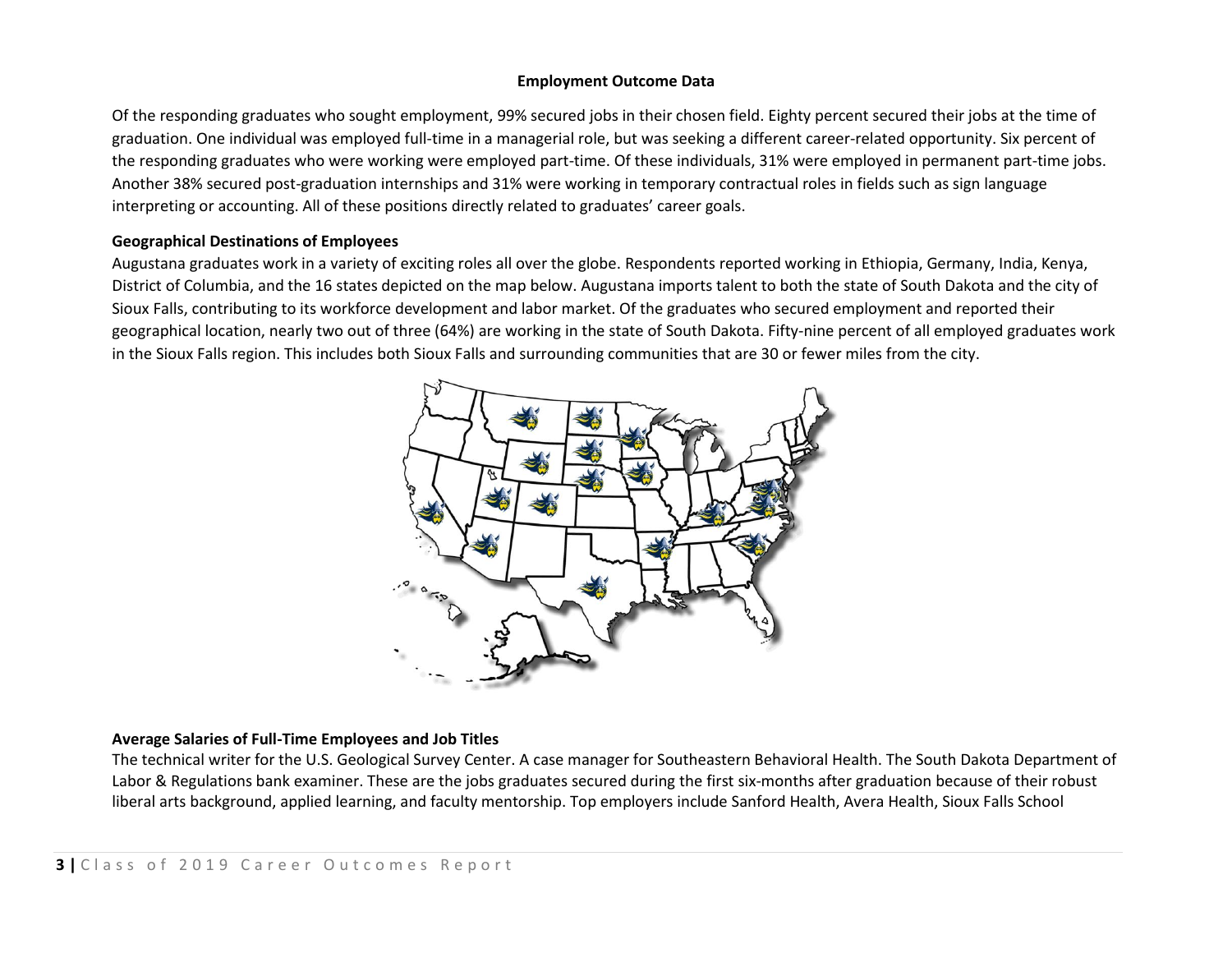District, Mayo Clinic, KPMG, Bishop O'Gorman Catholic School, Maple Grove Hospital, Lifescape, Rapid City Regional Hospital, Brandon Valley School District, and Accenture.

Augustana obtained salary information on 44% of full-time employed respondents. Salaries ranged from \$24,960 to \$65,000. The mean was \$46,785 and the median wage was \$48,000 annually. Response rates are not high enough to report averages for individual academic programs. Readers are instead encouraged to browse salary information published by the U.S. Bureau of Labor or Hamilton Project.<sup>5</sup>

## **Occupational Classifications**

The array of jobs obtained by Augustana alumni during the six-month reporting period reflects the diverse career portfolio and opportunities of liberal arts graduates. The top ten occupational classifications are highlighted in Chart  $C<sup>6</sup>$ 

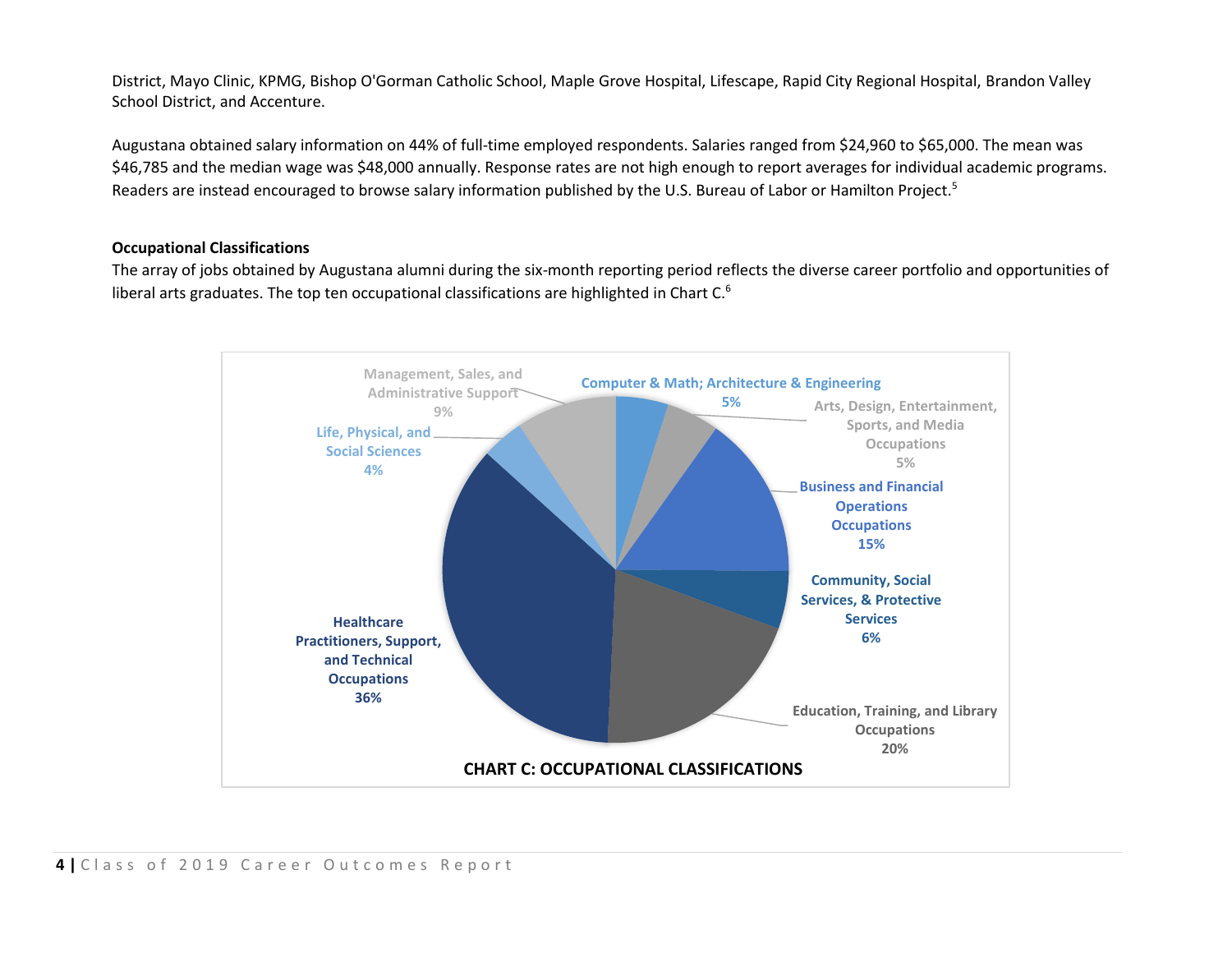### **Graduate School Outcomes**

Many AU students continue their education at top graduate schools, pursuing master's degrees, MBAs, PhDs, law degrees, or medicine. Twentyone percent of respondents reported they pursued additional education within six months of graduation. Of the respondents who sought admission and provided information, 94% were admitted. With the exception of one graduate who only provided partial information, a full list of enrollment information is provided below.

#### Table D: Graduate and Professional School Institutions and Programs **Medical School**

University of Minnesota, Duluth (2) University of South Dakota Sanford School of Medicine (7)

#### **Other Health Science and Allied Health Careers<sup>7</sup>**

Augustana University, Athletic Training Cleveland University, Kansas City, Chiropractic Creighton University, Dental Medicine Creighton University, Occupational Therapy Creighton University, Physical Therapy Des Moines University, Physician Assistant Indiana University, Optometry Iowa State University, Veterinary Medicine Midwestern University, Dental Medicine Minnesota State University, Moorhead, Speech-Language Pathology Northwestern Health Sciences University, Chiropractic Rockhurst University, Speech-Language Pathology St. Catherine University, Physical Therapy University College Dublin, Veterinary Medicine University of Iowa College of Dentistry, Dental Medicine University of Minnesota, Duluth, Speech-Language Pathology University of Minnesota, Minneapolis, Speech-Language Pathology University of Nebraska Medical Center, Genetic Counseling University of Nebraska, Lincoln, Speech-Language Pathology University of Wyoming, Speech-Language Pathology

### **Law School**

Creighton University University of Nebraska University of South Dakota (3)

#### **Business Administration**

Augustana University, Sports Administration and Leadership (2) National University of Singapore, Finance University of Denver, Accounting University of Laverne, Finance (2) University of Mary, Business Leadership University of Sioux Falls, Business Administration (2)

#### **Humanities**

Texas Tech University, Classics, Master's University of Chicago, Humanities, Master's University of Cincinnati, Trombone performance, Master's University of Colorado, Architecture University of Exeter, International Relations, Master's

### **Natural Sciences**

Columbia University, Biomedical Engineering, B.S. Cornell University, Applied and Engineering Physics, Ph.D. Iowa State University, Chemistry, Ph.D. Mayo Clinic School of Biomedical Sciences, Ph.D. South Dakota School of Mines, Biomedical Engineering, Master's St. Luke's Hospital Medical Lab Science program, Laboratory Science Temple University, Biology, Ph.D. University College Dublin, School of Veterinary Medicine University of Colorado, Modern Human Anatomy, Master's University of Oklahoma Chemistry and Biochemistry, Ph.D.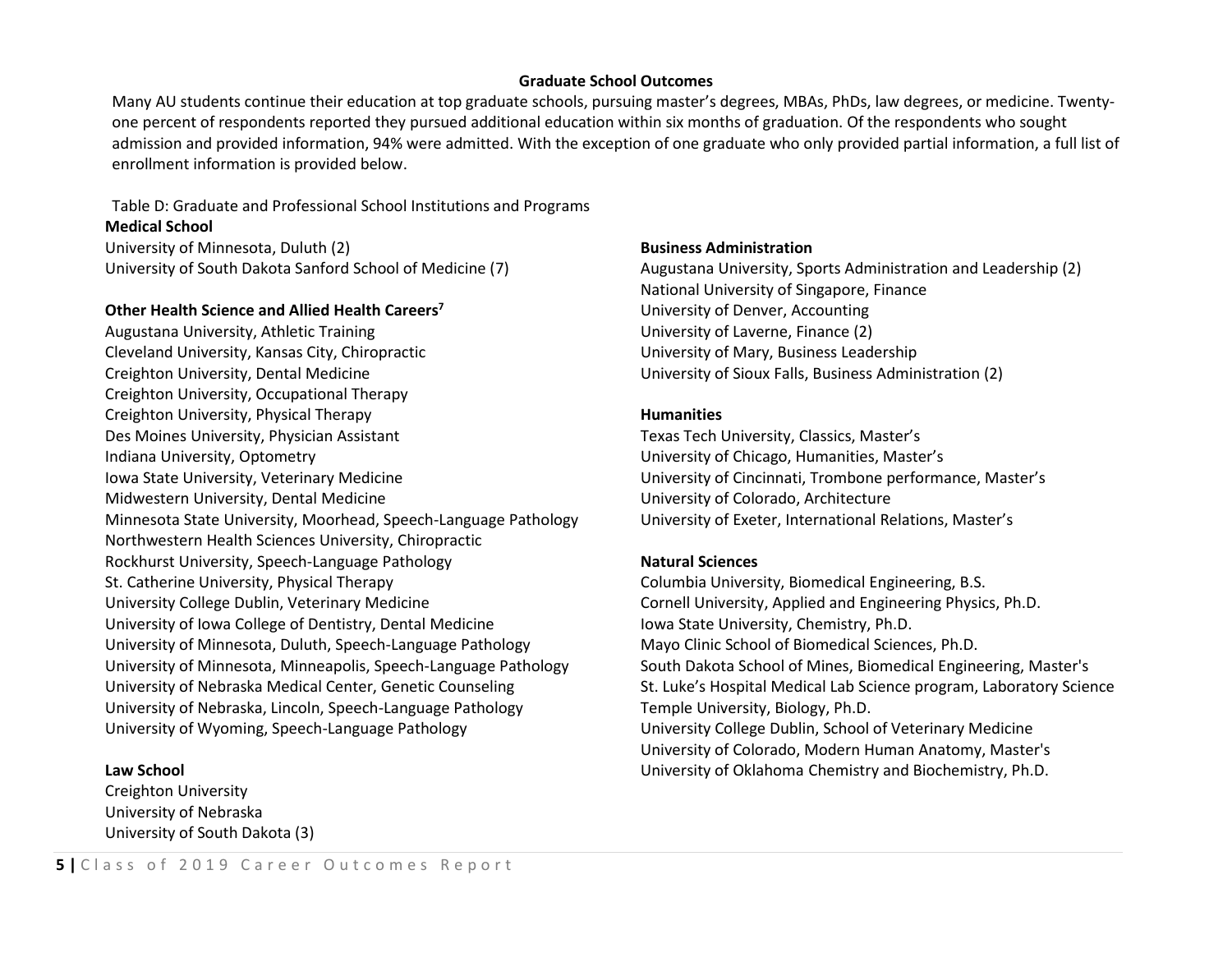**Social Sciences** Regis University, Criminology Saint Catherine, Library Science, Master's South Dakota State University, Marriage and Family Therapist Simmons University, Library & Information Science University of South Dakota, Criminal Justice

#### **Satisfaction and Experience of Graduates**

Using questions similar to the Gallup-Purdue Index,<sup>8</sup> respondents were asked on a five-point Likert scale (i.e., strongly agree, agree, neutral, disagree, strongly disagree) to rate their agreement with statements about their experience at Augustana. The average response rate to each question was 57%. Alumni reported being satisfied with their education and experiences at Augustana, while also affirming that AU provides a caring community that is dedicated to student success. Table B reflects aggregate agreement on these items.

Table B: Respondents' Agreement with Gallup-Purdue Index Statements

| <b>Statement Given</b>                                                                | Strongly Agree & |
|---------------------------------------------------------------------------------------|------------------|
|                                                                                       | Agree            |
| Augustana is passionate about the long-term success of its<br>students.               | 96%              |
| My professors at Augustana cared about me as a person.                                | 95%              |
| I had at least one professor who made me excited about learning.                      | 93%              |
| As the result of my experience at Augustana, I will make the world a<br>better place. | 93%              |
| Augustana has prepared me to contribute to society.                                   | 89%              |
| I received a solid education from Augustana.                                          | 93%              |
| Overall, I am satisfied with my experience at Augustana.                              | 92%              |

In addition to survey recent graduates, Augustana surveyed alumni. Multiple invites were sent during Fall 2019 to alumni who graduated within the last three years. Table C notes their responses.

Table C: Respondents' Agreement with Alumni Survey Statements

| <b>Statement Given</b>                                   | Strongly Agree & |
|----------------------------------------------------------|------------------|
|                                                          | Agree            |
| I encountered a strong ethic of care among the Augustana | 94%              |
| community for its students.                              |                  |
| Augustana challenged my intellect.                       | 99%              |

**6** | Class of 2019 Career Outcomes Report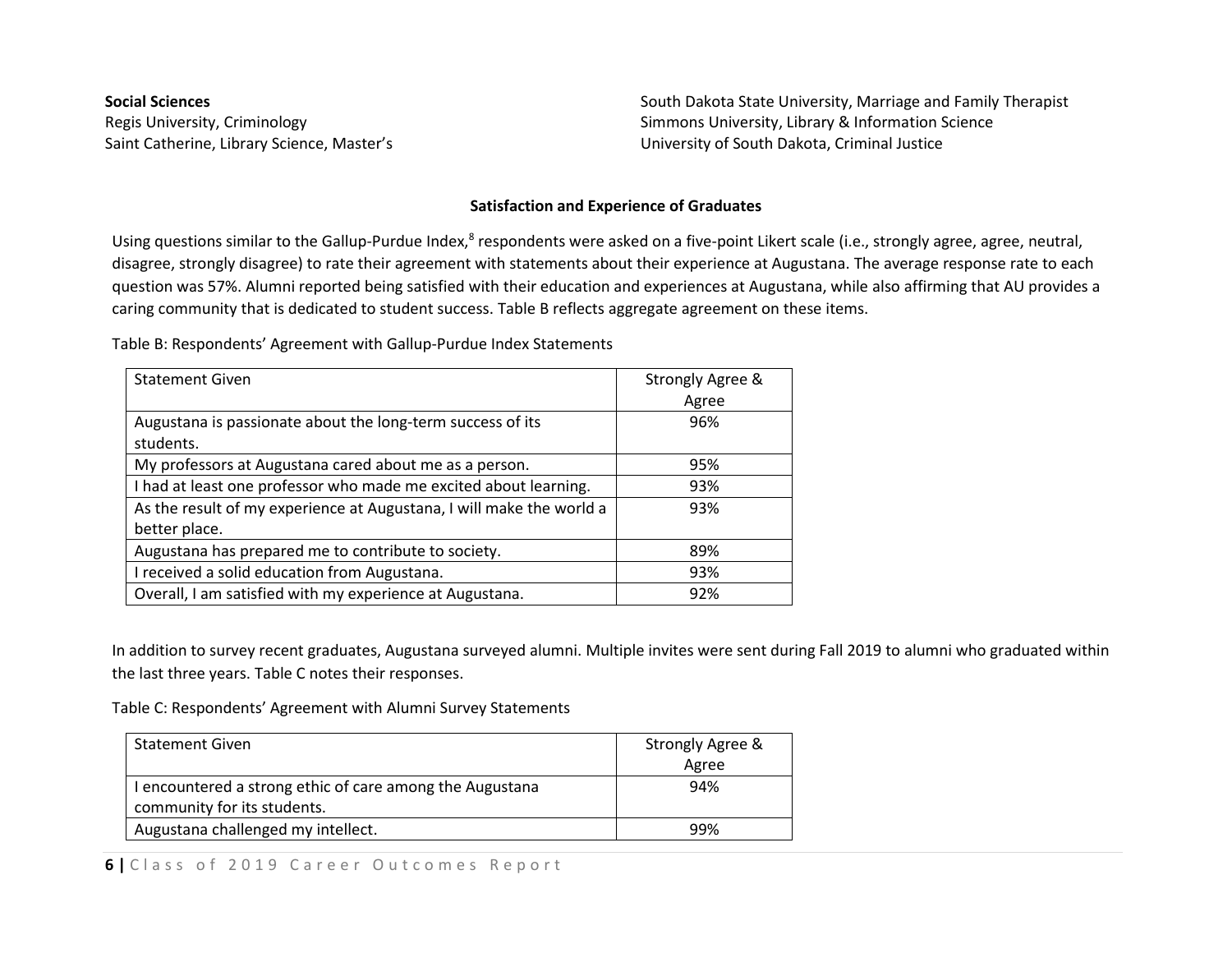| Augustana prepared me to act ethically.             | 93% |
|-----------------------------------------------------|-----|
| Augustana prepared me to think critically.          | 96% |
| Augustana prepared me to solve unscripted problems. | 91% |
| Augustana offers an education of enduring worth.    | 98% |

## **Applied Learning**

Graduates reported engagement both in and out of the classroom. This year students interned at noteworthy organizations, such as the White House, U.S. Embassy in Peru, multiple Fortune 500 organizations, award-winning healthcare organizations, and innovative biotechnology companies.

Of the survey respondents, 95% reported that they participated in credit-bearing experiential learning (i.e., study abroad, service-learning, internships, practicum, student teaching, clinicals, and undergraduate research). Another 3% participated in co-curricular activities, such as athletics, fine arts, and volunteering. Only 2% participated in no such activities. The table below reflects participation in each activity. Many students participated in more than one high-impact practice.<sup>9</sup>

Table D: Co-Curricular and Experiential Learning Participation

| <b>Activity</b>         | <b>Percent Participation</b> |
|-------------------------|------------------------------|
| Volunteer               | 65%                          |
| Service-learning        | 31%                          |
| Internships             | 58%                          |
| Part-time jobs          | 50%                          |
| Externships             | 4%                           |
| Practicum               | 21%                          |
| <b>Student Teaching</b> | 14%                          |
| Clinicals               | 21%                          |
| Research                | 29%                          |
| Large Project           | 28%                          |
| Study Away              | 53%                          |
| Campus Leadership       | 44%                          |
| <b>Fine Arts</b>        | 28%                          |
| <b>Athletics</b>        | 28%                          |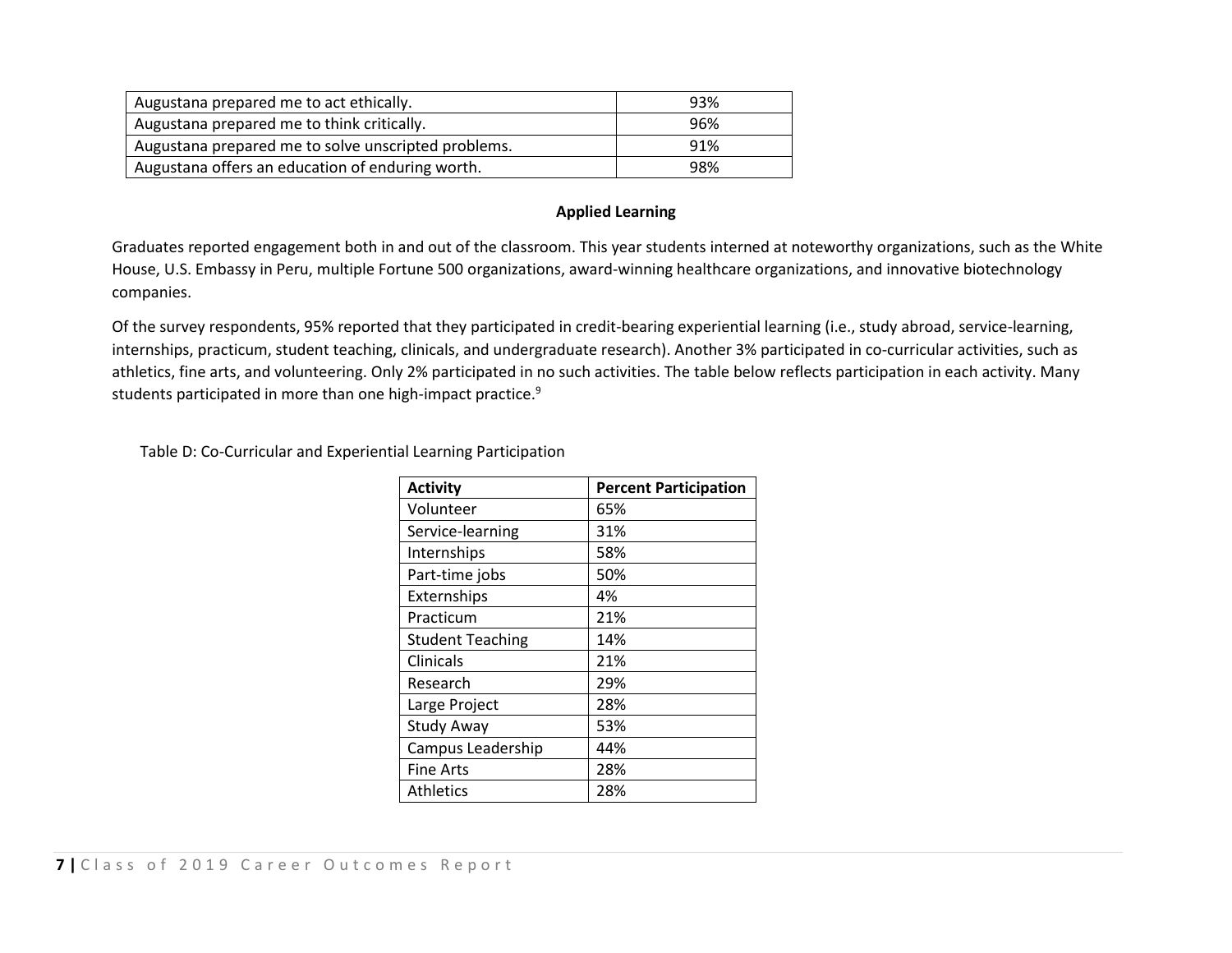## **Distinctive Career Services**

The Success Center helps students discover and locate meaningful ways to live out AU's motto of service. During the last five years, multiple national organizations have recognized its programs as exemplary models. Students also report positive experiences. For example, last academic year, staff provided more than 1,500 individual sessions annually. When these individuals were invited to respond to a survey, 97% of the responding participants (32%) were satisfied overall with the services they received.

The Class of 2019 echoed these positive experiences. Of the survey respondents who answered the question (64%), 77% reported using career services. This exceeds the national average captured by Gallup Research by 15%. Of these individuals, 98.5% reported they found these resources helpful (80% very helpful and helpful, 18.5% somewhat helpful). This exceeds the national satisfaction average (30% very helpful and helpful, 35% somewhat helpful) as calculated by Gallup Research.<sup>11</sup>